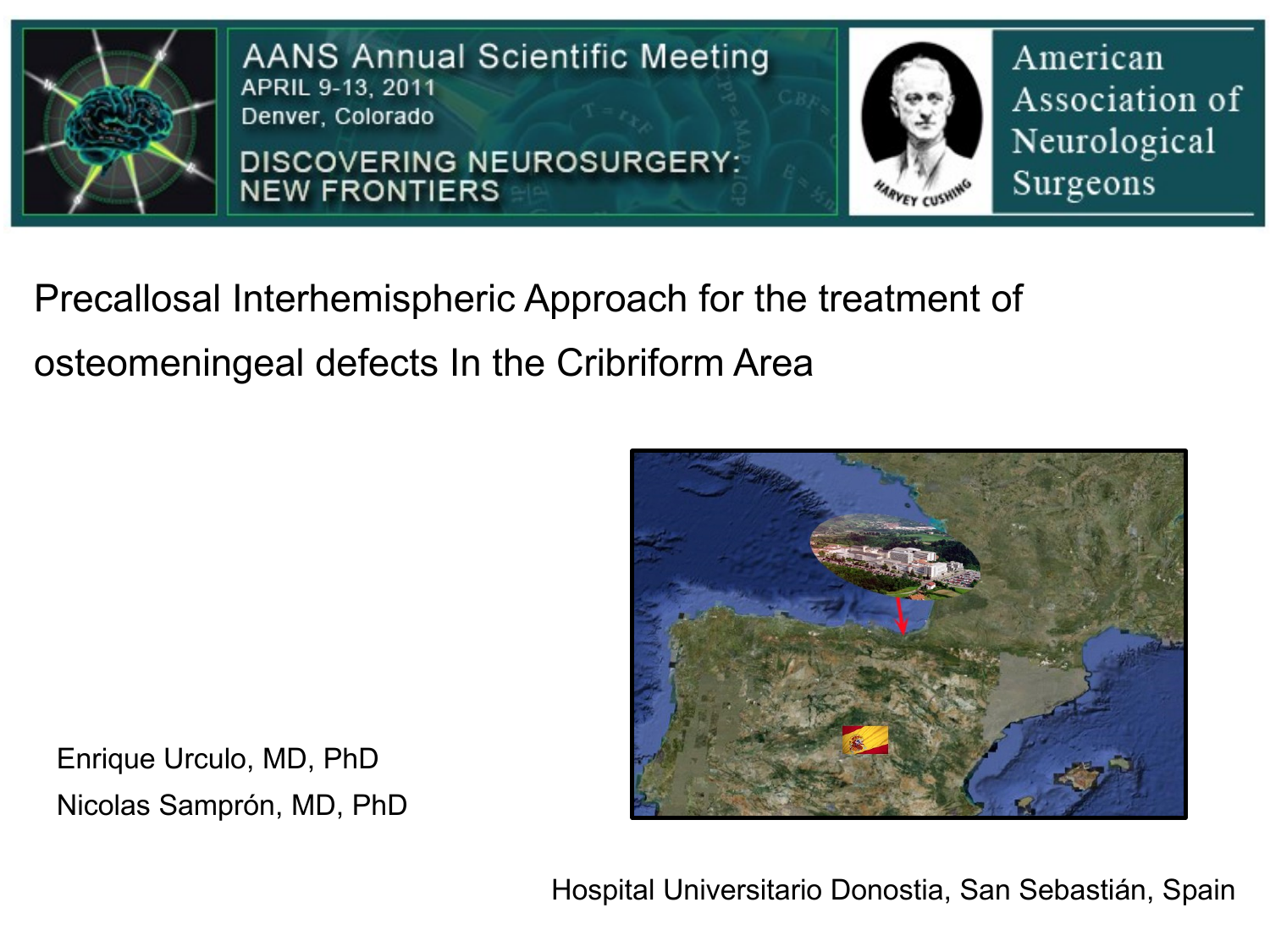## **Introduction:**

The endoscopic endonasal approach has become the standard corridor to treat osteomeningeal defects of the anterior cranial base.

Nonetheless, the transcranial route is still needed in some patients, and the subfrontal is the approach most frequently used.

We have observed that, when using this corridor, it is difficult to preserve the first cranial nerve and the frontal paranasal sinus. For this reason, we have been using an interhemispheric precallosal approach to the cribriform area in some selected cases.



Figure 1. The central anterior skull-base in a dry skull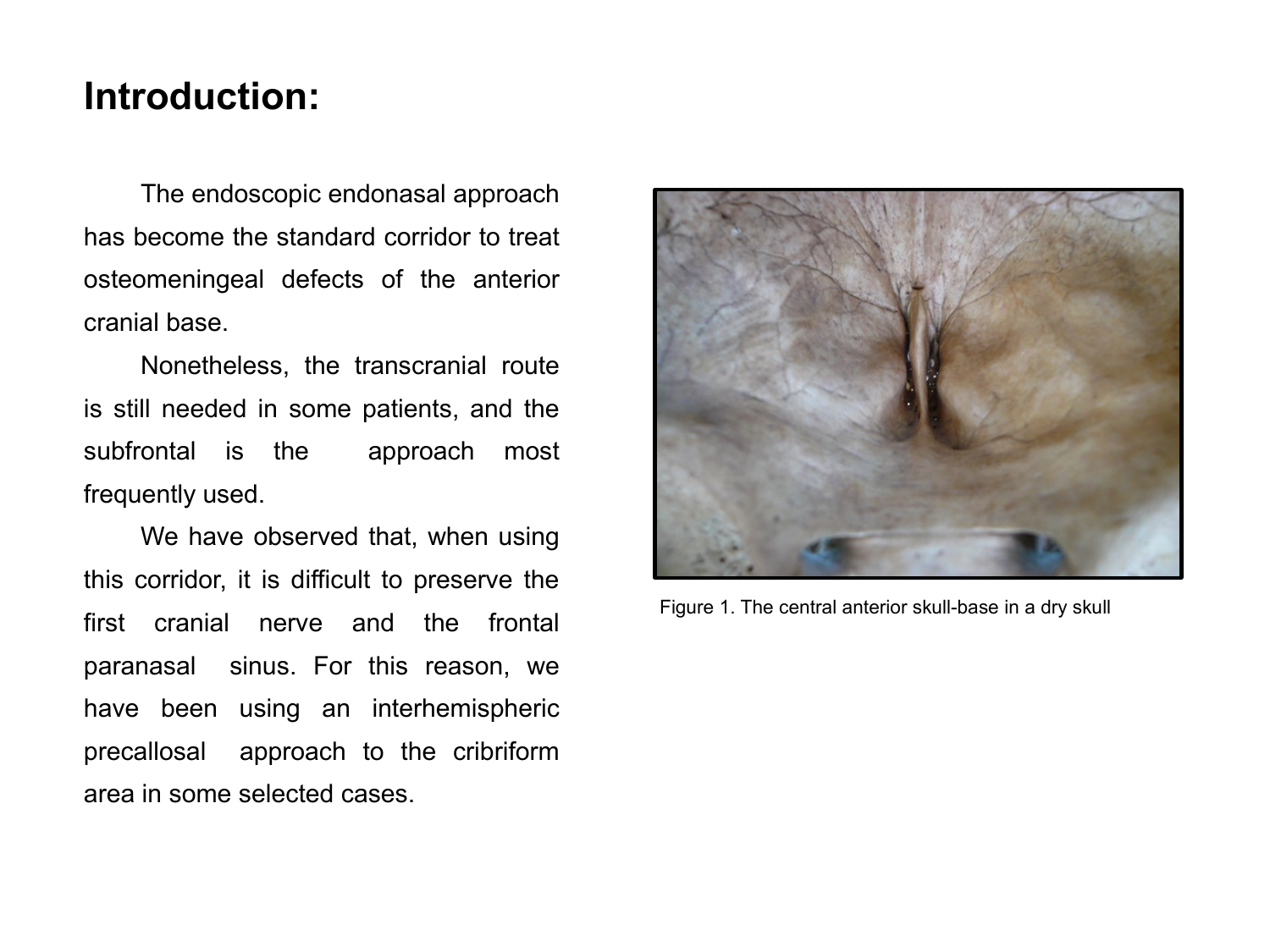## **Methods:**

With the background of anatomical studies and surgical experience with others interhemispheric approaches, we have planed a precallosal interhemispheric approach to the etmoido-fronto-esfenoidal area of the anterior skull base to treat a series of eight patients sustaining post-traumatic or spontaneous CSF leak originating in that area.



Figure 2. Direction and scope of the right interhemispheric precallosal approach to the cribirform plate and its surroundings. (A) and (B) are collages in coronal and sagital projections depicting the trajectory of the approach. (C) The central anterior skull-base in a dry skull. The main area overlooked by this approach has been shadowed.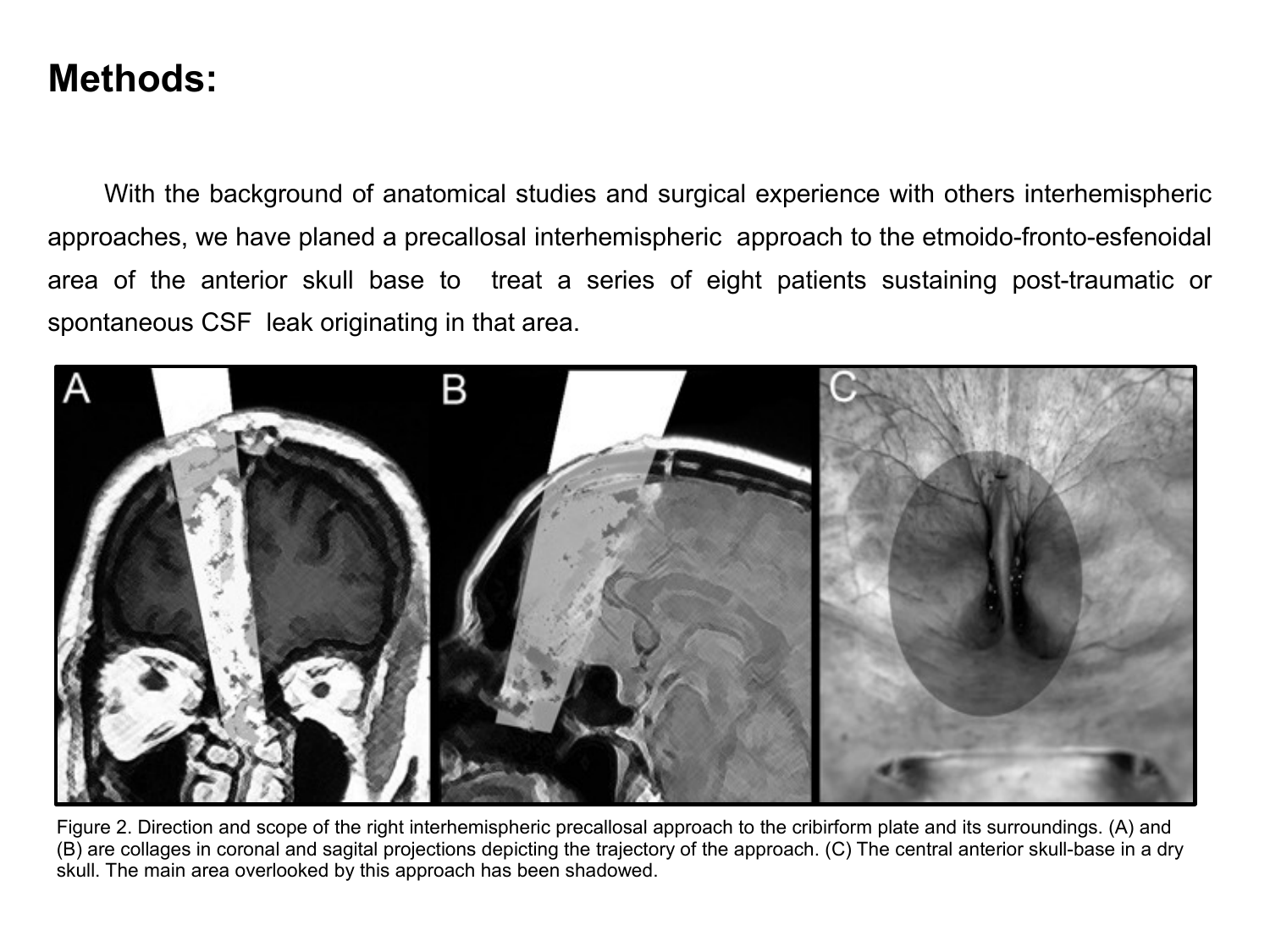## **Results:**

Six patient showed post-traumatic and two spontaneous leaks. Immediate sealing of the leak was achieved in seven patients. One patient with persistent leak after surgery required an additional procedure. Contralateral first cranial nerve was anatomically preserved in all cases, while it was not possible to preserve the ipsilateral olfactory nerve by this approach. Unilateral olfactory function was preserved in four cases.



Figure 3. Illustrative case. A 56 years-old woman presented repeated rhinorrhea and the empty sellar syndrome was diagnosed. (A) MRI in parasagital projection showing a large empty sella ocupied by an arachnoidal sac, along with a small etmoidal meningo-cephalocele (arrow). (B) CT cisternography in coronal projection showing an osteo-meningeal defect in the left cribriform plate. (C) Right parasagital precoronal craneotomy the dura has been opened, the midle frontal vein is strongly attached to the dura and it is locate in the middle of the operative route. In this case the vein could not been preserved. (D) Intraoperative image showing the left osteomeningeal defect (arrows heads), the crista galli (C) and the preserved right olfactory nerve (Olf).